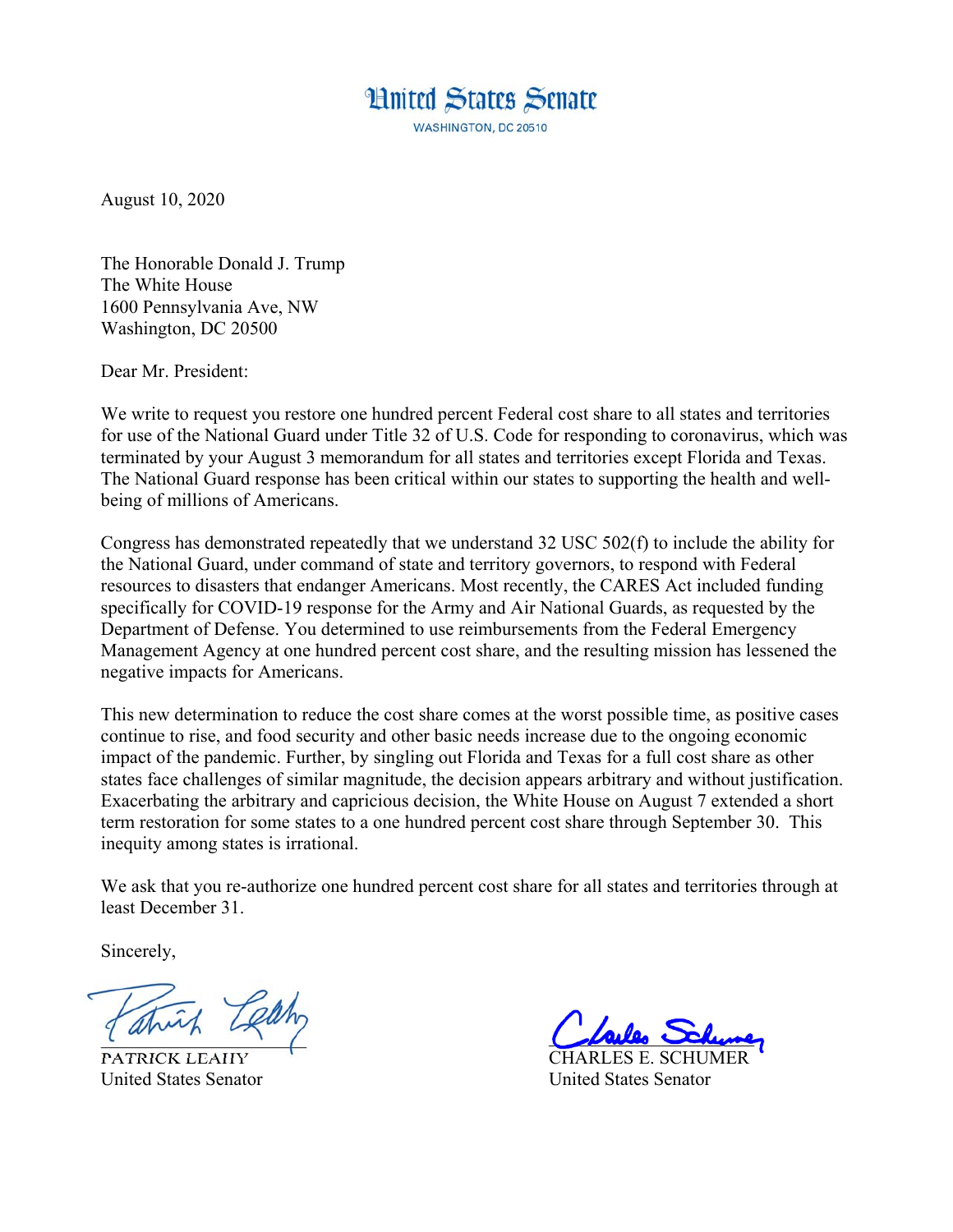pour direct

 $\overline{a}$ 

ON TESTER JEANNE SHAHEEN United States Senator United States Senator

 $iM \in \mathcal{B}$  $\sqrt{2}$ 

United States Senator United States Senator

 $\beta$  of Nanceae  $\mu$   $\mu$   $\mu$ 

BERNARD SANDERS BRIAN SCHATZ

Ron Wyden

\_\_\_\_\_\_\_\_\_\_\_\_\_\_\_\_\_\_\_\_\_\_ \_\_\_\_\_\_\_\_\_\_\_\_\_\_\_\_\_\_\_\_\_\_

DEBBIE STABENOW TAMMY DUCKWORTH United States Senator **United States Senator** 

/s/

MARTIN HEINRICH GARY C. PETERS

**EXAMPLE AND RICHARD J. DURBIN** United States Senator National States Senator National States Senator

Jeanne Shaheen

/s/

MICHAEL F. BENNETT CHRIS VAN HOLLEN

United States Senator United States Senator

RON WYDEN CHRISTOPHER A. COONS United States Senator United States Senator

 $\widetilde{\mathscr{S}}_{\bullet}$ 

United States Senator United States Senator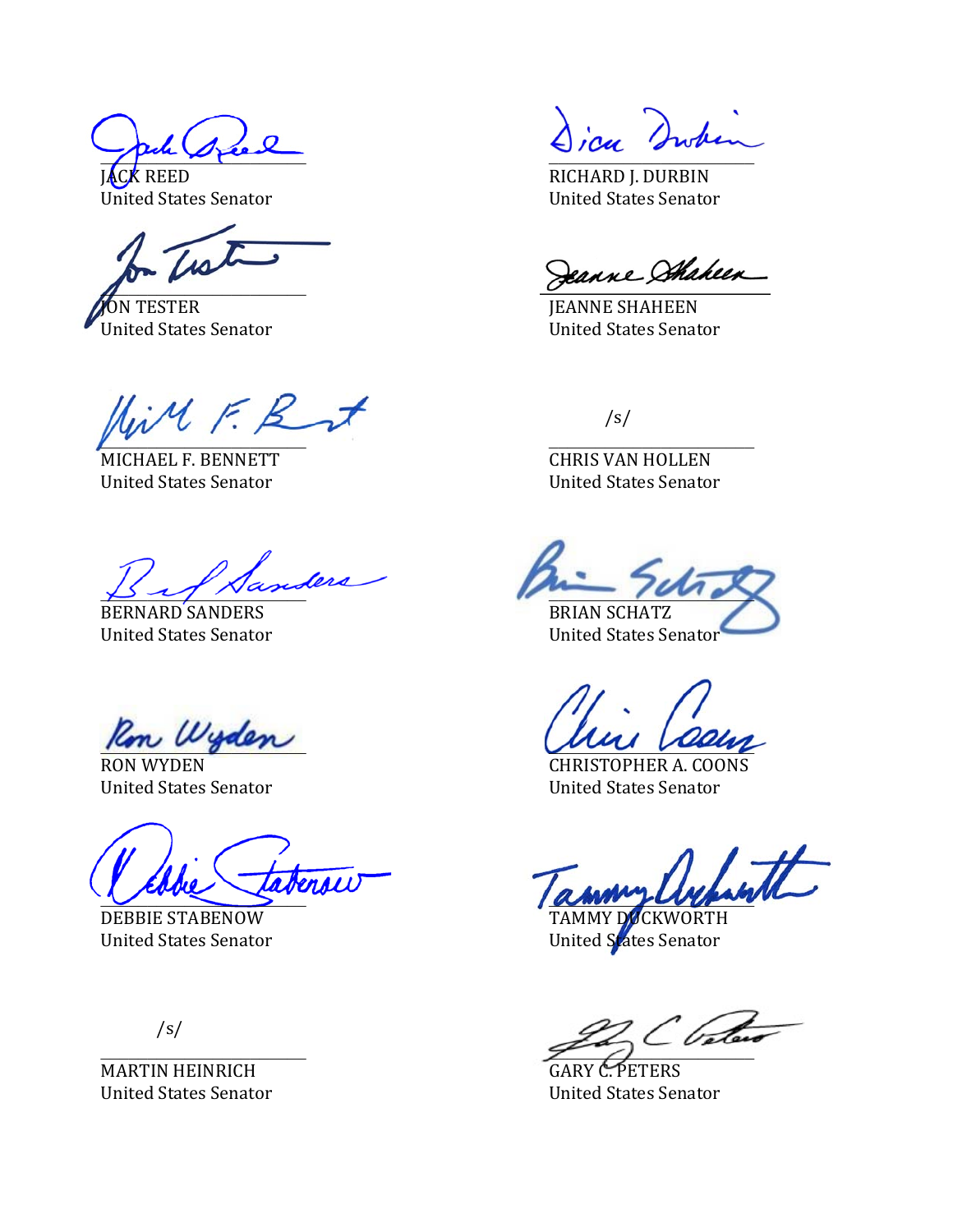/s/

MAZIE K. HIRONO JOE MANCHIN III

United States Senator United States Senator

 $R$  Numer

/s/

ROBERT P. CASEY, JR. JACKY ROSEN

JEFFREY A. MERKLEY ELIZABETH WARREN United States Senator **United States Senator** 

 $\alpha$ *ward*  $\downarrow$   $\sqcap$   $\alpha$ *varity* 

 $\bigcup_{i=1}^n$ 

SHERROD BROWN TOM UDALL

peuvant

United States Senator United States Senator

 $\sqrt{a\pi}$  Mura PATTY MURRAY  $\bullet$  ROBERT MENENDEZ

MARK R. WARNER **CATHERINE CORTEZ MASTO** United States Senator United States Senator

 $\overline{\mathcal{L}}$ 

United States Senator **United States Senator** 

\_\_\_\_\_\_\_\_\_\_\_\_\_\_\_\_\_\_\_\_\_\_ \_\_\_\_\_\_\_\_\_\_\_\_\_\_\_\_\_\_\_\_\_\_

EDWARD J. MARKEY V SHELDON WHITEHOUSE United States Senator United States Senator

United States Senator United States Senator